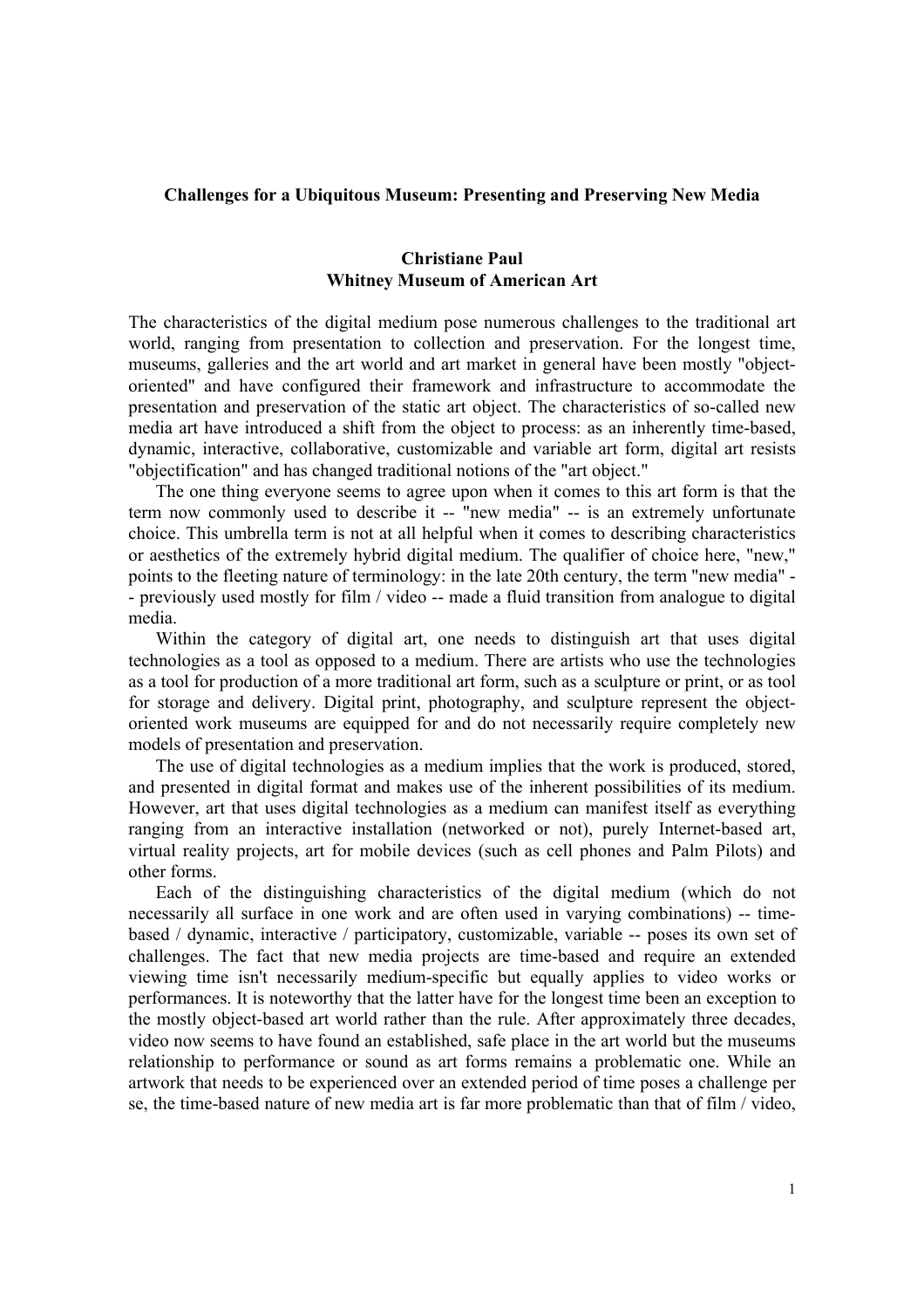which still presents itself as a linear finished "product." New media art, however, is potentially dynamic and non-linear: even if a project is non-interactive, the viewer may be looking at a visualization that is driven by real-time data flow from the Internet (and will never repeat itself) or a database-driven project that continuously configures itself over time. Walking into a gallery space and spending only a couple of minutes with a video is not an ideal or desirable experience for a viewer, but it at least gives a glimpse and brief impression of the project. Spending the same time with a new media project will often reveal much less: the viewer might only see one possible configuration of an essentially non-linear project. The context and logic of how and why that particular sequence is unfolding at that particular moment in time will remain unclear. While every art project is embedded in its own specific context, the shift towards a dependency on context increases with new media works that require information about which data (in the broadest sense) is being shown, where it is coming from, and according to which logic it is configured.

The fact that new media art is potentially interactive and participatory -- allowing forms of navigating, assembling, or contributing to the art work that go beyond the interactive, mental event of experiencing it -- further complicates matters. One of the biggest challenges for the presentation of new media art is to engage the audience for a period of time that is long enough to allow a piece to reveal its content. The basic rule of museums, "Please do not touch the art," suddenly does not apply anymore and large segments of the audience are still hesitant to physically engage with the artwork in a gallery space. Moreover, new media art often requires a certain familiarity with interfaces and -- despite the fact that computers seem to have become ubiquitous -- one can still not presume that every audience member will be an expert in navigation paradigms.

New media art often requires the creation of platforms of exchange -- be it between artwork and audience or the public space of a gallery and the public space of a network etc. On the one hand, there are practical challenges, such as the need for continuous maintenance and a flexible and technologically equipped exhibition environment, which museum buildings (traditionally based on the 'white cube' model) can not necessarily provide. On the other hand, there are numerous conceptual issues and the continuing need to organize of educational programs for the audiences in order to make them more familiar with this still emerging art form.

## **1.** *Presentation Models*

If one presents new media art within the museum space, it is always recontextualized and often reconfigured. While there are new media projects that can be installed according to specified parameters (such as height, width, defined lighting requirements), the variability and modularity inherent to the medium often means that a work can be shown in very different ways. Variability entails a fluent transition between the different manifestations that a "virtual object" can take: in some cases, the same work could potentially be shown as an installation, projection, or within a kiosk set-up. Ultimately, the physical environment should be defined by what an artwork requires and it is important to establish a connection between the physical and virtual space.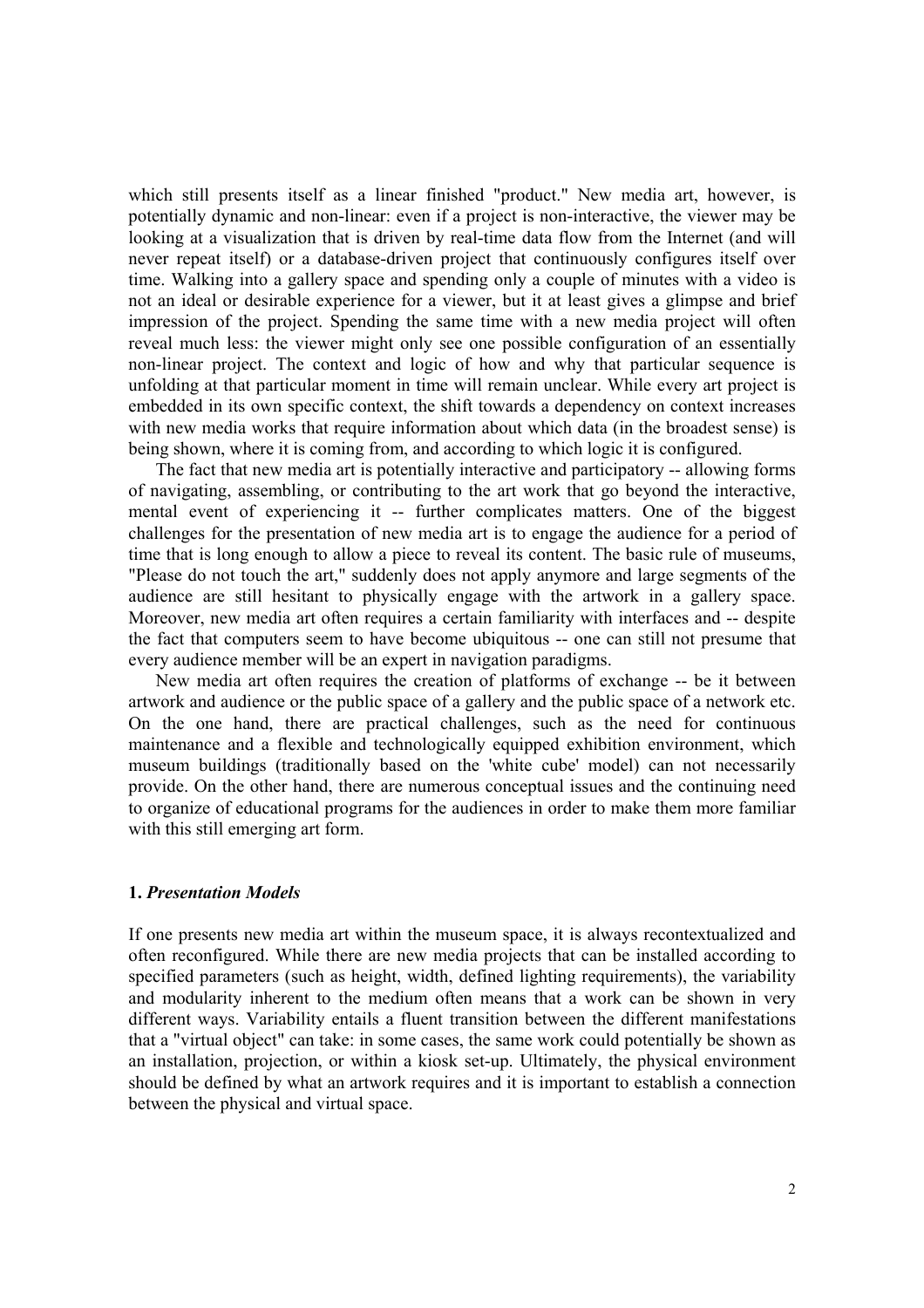Digital technologies make us reconsider our traditional notions of space and architecture, and many efforts are currently being made to translate the characteristics of virtual spaces and information architecture into physical space. A "ubiquitous" museum would have to be a parallel, distributed, living information space that is open to artistic interference -- a space for exchange, collaborative creation, and presentation that is transparent and flexible.

While the traditional museum or gallery does not provide this flexibility, numerous projects (within or outside of an art context) have proposed a merger of virtual and physical architecture. An example would be the project "*Arch-OS"* -- an "Operating System" for contemporary architecture (http://www.arch-os.com) -- produced by the Institute of Digital Art & Technology (http://www.i-dat.org) and members of the STAR and CNAS research groups based in the School of Computing, Communications and Electronics at the University of Plymouth. The project strives to make invisible and temporal aspects of a building tangible and provide artists, engineers, and scientists with an environment for developing transdisciplinary work and public art. Consisting of integrated hardware and software, the system uses various embedded technologies to capture audio-visual and digital data from a building through sources such as the Building Energy Management System (BEMS); computer and communications networks; the flow of people and social interactions in the building; as well as ambient noise levels; and environmental conditions. The data can be experienced through audio-visual projection systems within the building and can be broadcast externally via streaming over the Internet and FM radio technologies. Among the projects created on the basis of the system are "*Flock*" (Fig. 1), which uses the vision and audio tools to translate the movement and numbers of people in the atria of the building into a flock of birds, which pan through the three-dimensional space in the atria defined by twelve speakers; "*WAP Architecture*," a 3D representation of the use of the building versus the activities on the i-dat.org web site; and "*Waterfall*" (Fig. 2), which is mapping the water consumption of the building and visualizing it in the atria, creating an awareness of water usage. Projects such as *Arch-OS* create a new kind of platform for cultural activities that supports exchanges between the virtual and physical environment.

In the context of an art exhibition, the decisions that need to be made in establishing connections between virtual and physical space ultimately have an effect on the aesthetics of the work and ideally should be the result of a collaboration between the curator and artist(s). Installations of digital art obviously already create a distinct presence in physical space that can be reconfigured as appropriate.

The presentation of Internet art within the museum or gallery space raises some additional questions. Net art has been created to be seen by anyone, anywhere, anytime (provided one has access to the network) and does not necessarily need a museum to be presented or introduced to the public. While net art exists within a (virtual) public space, it seems to be particularly difficult to "connect" it to the public space of a gallery. There have been multiple approaches to showing this art from, which all have their advantages and disadvantages.

Some works of net art lend themselves to presentation through installation and / or physical interfaces because they address notions of space. Others work well as a projection -- these are often works that have not been created for a browser window and beg to get out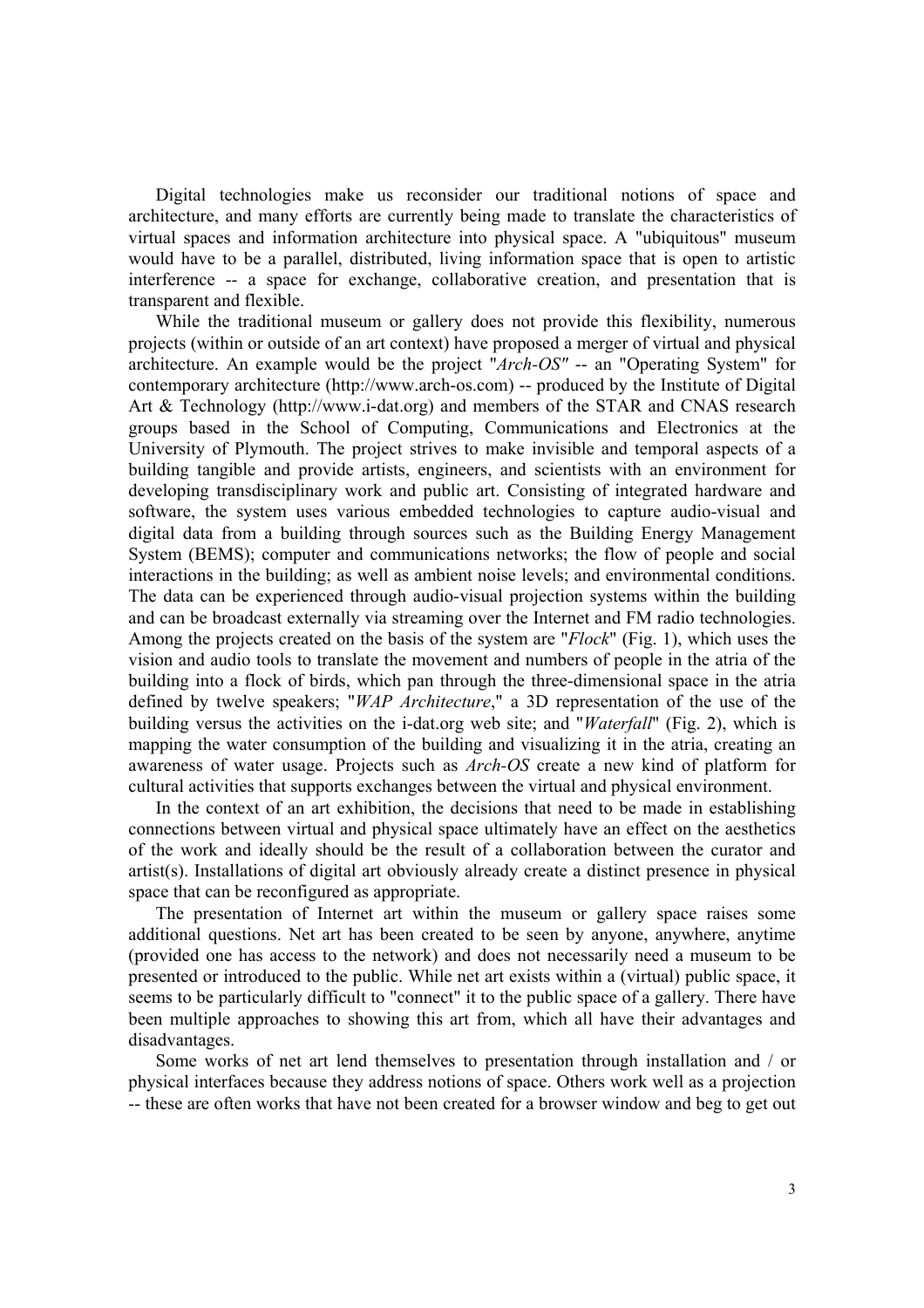of it. Yet others need to maintain their inherent "netness" and require one-on-one interaction through the physical set-up of a computer with monitor.

The often criticized "ghettoization" of net art in a separate lounge area with computers and screens is sometimes brought about by technical requirements. However, the set-up in a lounge area invites people to spend more time with a piece, and net art tends to ask for an investment of time that does not serve the short attention span of the average museum visitor.

Another model for presenting net art is the "online only" exhibition. While this approach preserves the original context of how the art is supposed to be seen, it provides only a limited control over how a work is experienced by the viewer. Net art projects have numerous requirements, ranging from browser versions to plug-ins, minimum resolution, window size etc. Some of these requirements can be accommodated on the museum's side, but most of them have to be fulfilled on the viewers' end. While this obviously applies to the experience of net art in general -- for example, on someone's home or office computer - lack of accessibility seems to become more of an issue if the work is presented as part of a curated exhibition on a museum web site. Viewers may perceive their inability to view a work (because their computer, monitor, or connection does not support its technical requirements) as more annoying if they took the time to "visit" an exhibition organized by a museum, which they hold responsible for providing an experience of art.

An important issue for presenting both installations or net art is whether a piece was created for multiple participants or a single user. A multi-user project tends to work better in public space while watching someone else navigating a work may be frustrating (similar to giving someone else control over a TV's remote control and watching them surf channels). However, some people who would have been hesitant to take over the input device -- be it a mouse, joystick, keyboard or something else -- and explore a work get engaged by watching other people and learning how to use the interface. Decisions about the presentation of a new media work within a gallery have to be made on a case-by-case basis. New media projects tend to be vehicles for communication and exchange (in various forms) plays a crucial role in the process of producing and presenting them.

## **2.** *Collaborative Models and Platforms of Exchange*

As an art form that is by nature hybrid and participatory, new media has a profound influence on the roles of the curator, artist, audience, and institution. Curators have to increasingly work with the artist on development and presentation of the work. Their role becomes less that of a "caretaker" of objects (as the original meaning of the word suggests) and increasingly shifts to the function of a mediator and interpreter or even producer. The artist often turns into a mediatory agent and facilitator -- both in terms of working and supervising a collaborative team and enabling audiences' interaction with and contribution to the artwork. The public and audience often turns into a participant in the artwork -- a notion that runs counter to our idea of the museum as a shrine for contemplating sacred objects. All of these issues require that art institutions, at least to some extent, reconfigure themselves and adapt to the demands of the art. In terms of the changes that all of these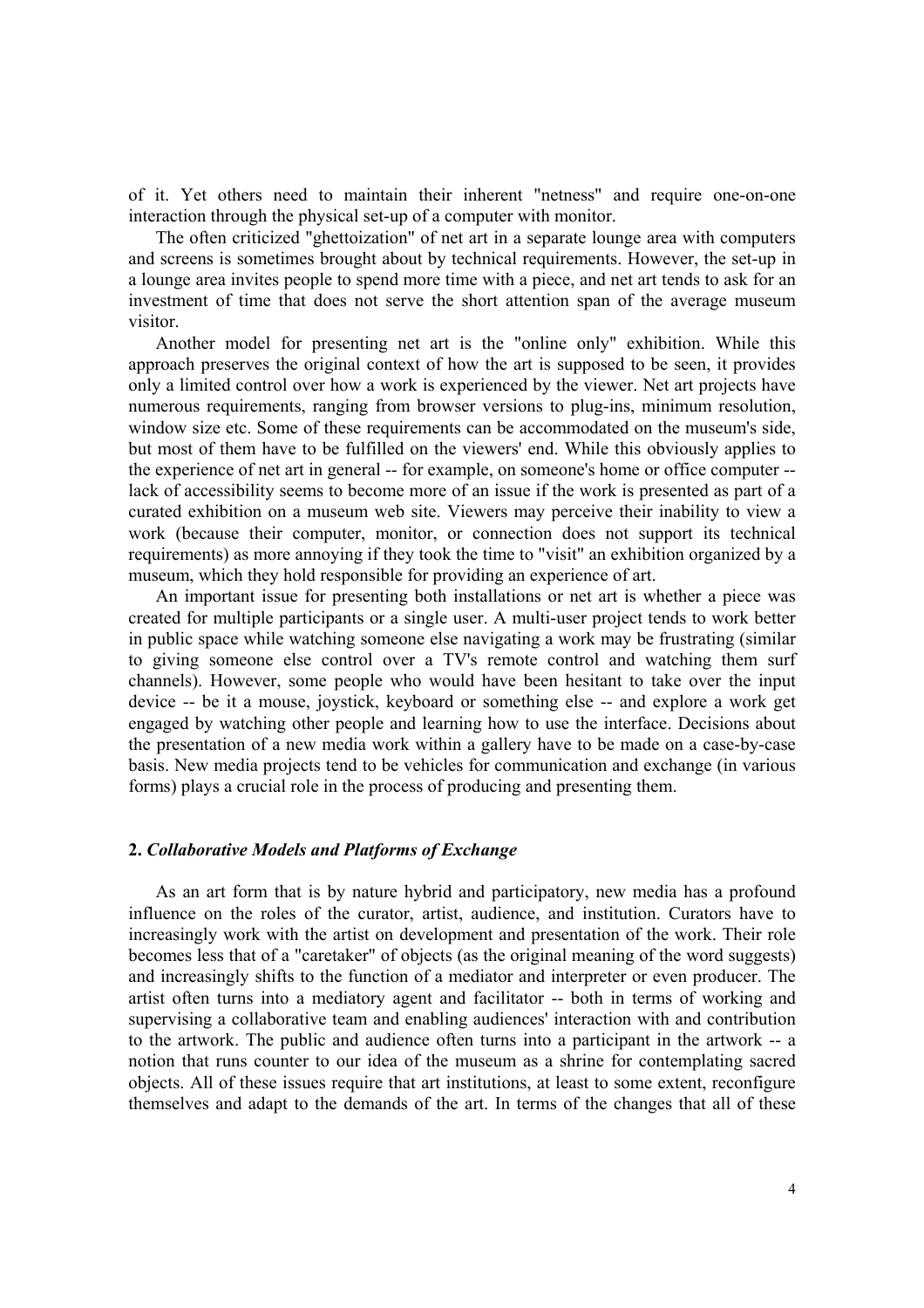traditional roles are undergoing, the notion of collaboration is the key concept for alternative models.

The necessity of a closer collaboration between curators and artists is mainly due to both the development process of the work -- which may be a collaboration between several artists in the first place -- and its presentation within the physical space.

The collaborative model also is a crucial concept when it comes to the artistic process itself. Apart from the fact that new media works often require a complex collaboration between artists, programmers, researchers, scientists (whose role may range from that of a consultant to a full collaborator), there also are works where an artist establishes a framework in which other artists create original works. Lisa Jevbratt's "*Mapping the Web Infome*" (http://spike.sjsu.edu/~jevbratt/lifelike/) and "*Carnivore*" by Alex Galloway and the Radical Software Group (http://www.rhizome.org/carnivore) would be perfect examples of this process. In these cases, artists set certain parameters through software or a server and invite other artists to create "clients," which in and of themselves again constitute art works. The initiating artist starts to play a role similar to that of a curator, and these collaborations are often the result of extensive previous discussions (sometimes on mailing lists specifically established for this purpose). Showing these types of work within a museum context may lead to yet another level of curatorial "intervention." Collaboration is inherent to the networked digital medium and an important element in multi-user environments (for example, 3D worlds that rely on their inhabitants to extend the world and create dwellings) and gaming.

Obviously, many new media projects are ultimately created by audience input. While the artists still maintain a certain (and often substantial) control over the visual display, net art projects such as Mark Napier's *P-Soup* (http://www.potatoland.org/p-soup) (Fig. 3), Andy Deck's *Open Studio* (http://draw.artcontext.net) or Martin Wattenberg's and Marek Walczak's *Apartment* (http://www.turbulence.org/Works/apartment) would all consist of a blank screen if it weren't for audience participation.

When it comes to involvement in the curatorial process, however, the audience still is a neglected element in the equation. With its inherent flexibility and possibilities for customization, the digital medium potentially also allows for an involvement of the audience in the curatorial process. The idea of "public curation" currently still is in the experimental stages but there seems to be a growing number of efforts to develop models for this form of collaboration where the audience gives input through web sites or in the gallery space. "Public curation" blurs the boundaries between public and curator, allowing for models that potentially could establish a more direct reflection of the demands, tastes, and approaches of an audience. The reconfiguration of the roles of curator, artist, audience and museum that is brought about by new media will certainly meet some resistance and might not live up to its potential for quite some time. Ultimately, this reconfiguration is a reflection and microcosm of the potential of digital technologies themselves -- an opensource model of the creation and presentation of art.

## **3.** *Preserving Process*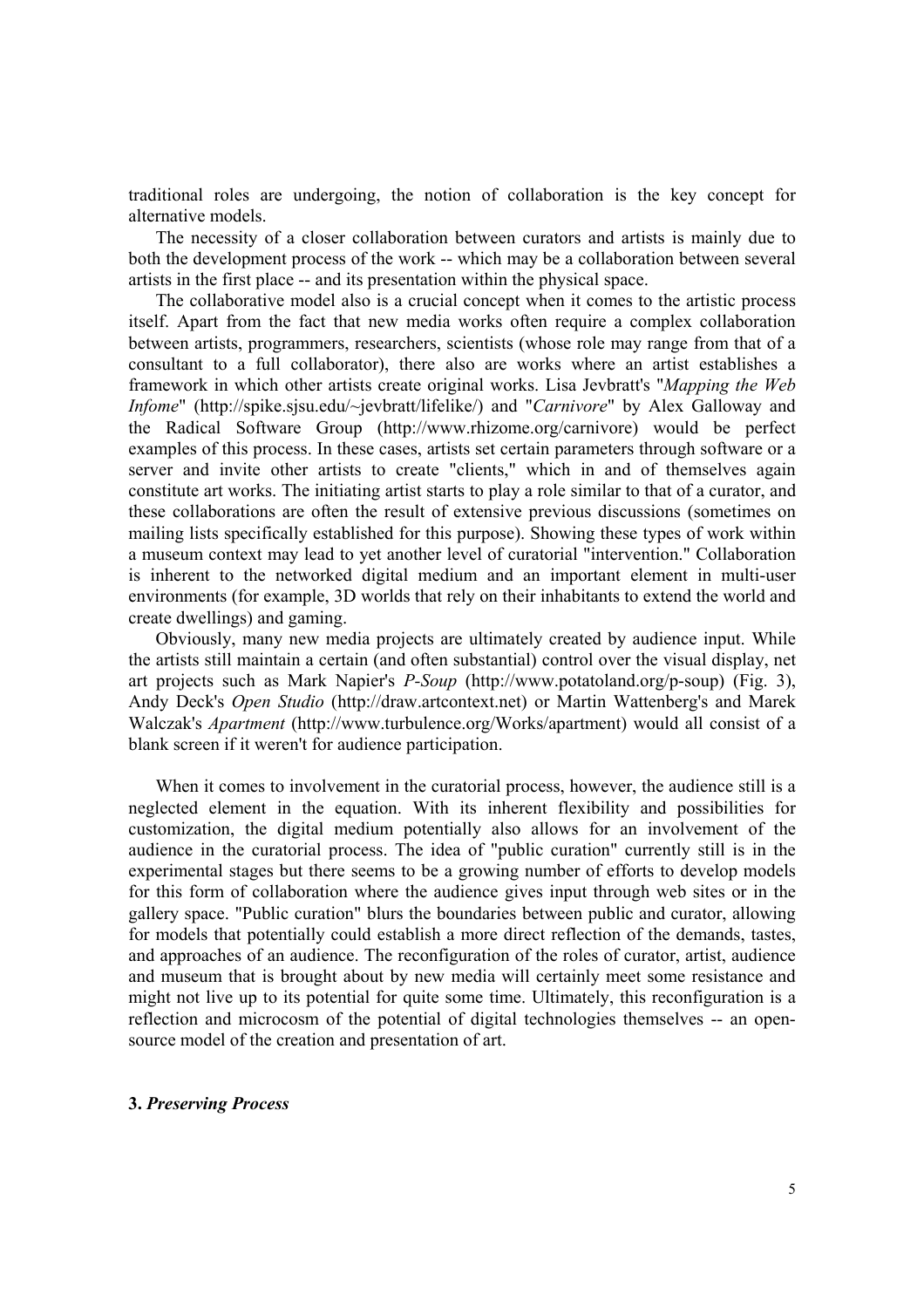The inherent nature of new media projects and the collaborative processes employed in their creation, curation, and presentation make it obvious that -- in order to write a history of new media and preserve the art itself -- it will be necessary to develop new models and criteria for documenting and preserving process and instability.

Essentially, there are three basic methods of preserving new media art. The most inelegant and impractical one is to collect software and hardware, which would easily turn any art institution into a "computer museum." Another strategy are emulators, computer programs that "recreate" the conditions of hardware, software, or operating systems, so that the original code can still run on a contemporary computer. yet another approach is "migration" -- an upgrade to the next version of hardware / software. The latter may work well for some projects and turn out to be problematic for others, which might still look "dated" in their recreation: if the latest technology had been available to the artists at the time of the work's creation, they might have done a different project in the first place.

In the spring of 2004, the Guggenheim Museum in New York presented a groundbreaking exhibition called *Seeing Double -- Emulation in Theory and Practice*, which paired new media artworks (as well as others created in now endangered media) with their re-created doubles -- a version of the original upgraded to a newer medium or platform. (Fig. 4) The term emulation was interpreted in a broader sense since some of the works were technically migrations, for example an upgrade to a higher platform (a faster computer and higher screen resolution), where the artist had to "slow down" the speed at which the program originally was running. The exhibition, supported by the Daniel Langlois Foundation for Art, Science, and Technology*,* gave its audience a unique opportunity to compare an original to its recreated version, and detailed documentation about the show is available at the accompanying web site. (http://www.variablemedia.net/e/seeingdouble/home.html)

Both in Europe and the US, numerous preservation initiatives that strive to create standards for the preservation of media works are in development. Among them are the Variable Media Network, (http://www.variablemedia.net / http://www.bampfa.berkeley.edu/ciao/avant\_garde.html) and INCCA, International Network for the Preservation of Contemporary Art. (http://www.incca.org) Main issues that have to be addressed by these initiatives include the development of vocabulary for catalog records, standards that allow the interoperability of the metadata gathered by institutions; and tools (such as database systems) for the cataloguing of "unstable" and process oriented art.

Among the latter is the Guggenheim's "Variable Media Questionnaire", an interactive questionnaire that enables artists and museum and media consultants to identify artistapproved strategies for preserving artwork and define the "behaviors" of artworks in a media-independent way. Given the speed at which digital technology is developing and in turn becoming obsolete, one might expect that the preservation efforts in this field will increase in the near future.

There always have been and will be art objects that can rely on an established cultural "system" of presentation and preservation (museums, galleries, collectors, conservators) and new media art does not threaten to supersede these objects. However, if new media art